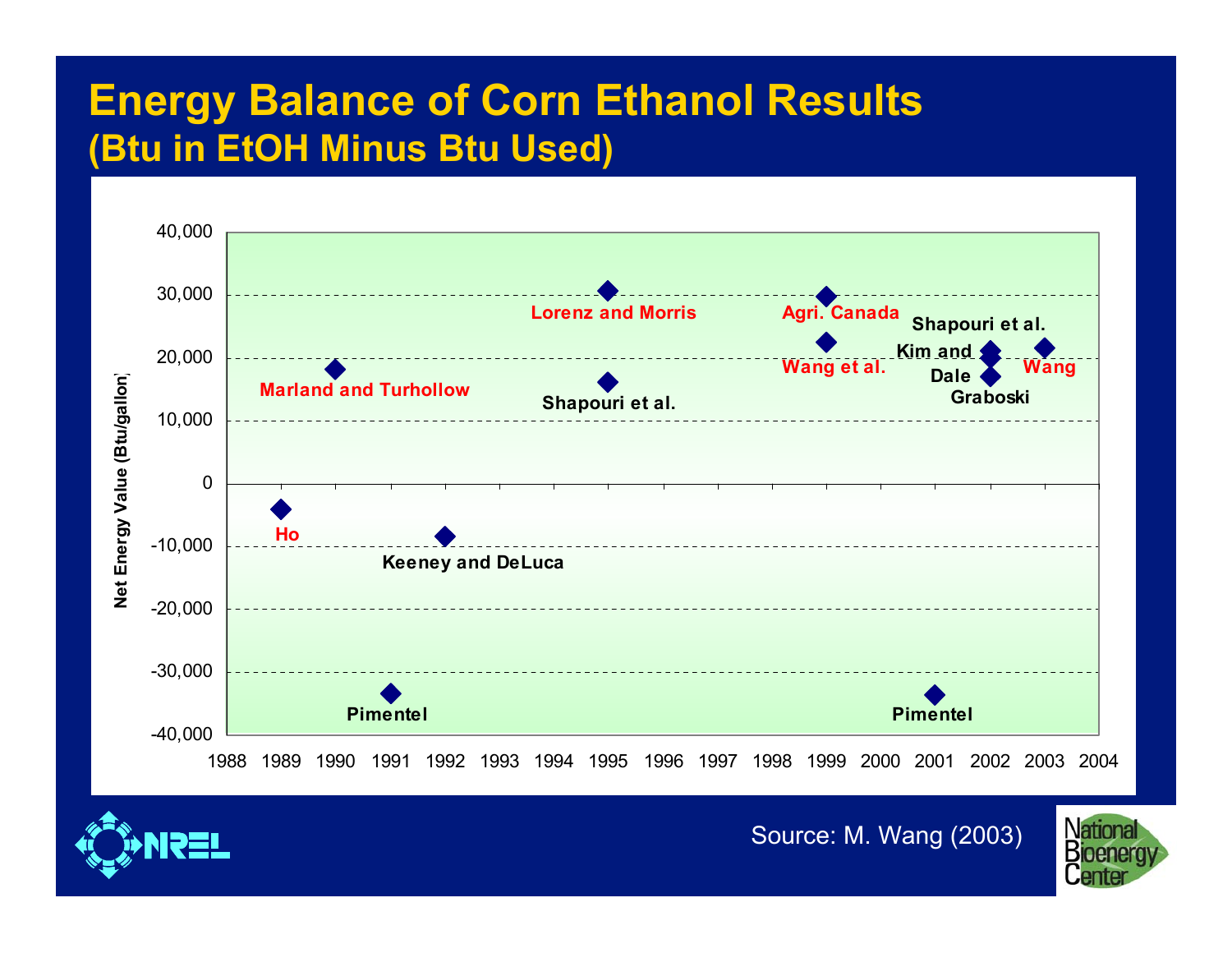# **Ethanol Net Energy Value - Summary of Studies**

| <b>Authors and Date</b>               | <b>NEV</b> [Btu]  |
|---------------------------------------|-------------------|
| Pimentel (1991)                       | $-33,517$         |
| Pimentel (2001)                       | $-33,562$         |
| <b>Keeney and DeLuca (1992)</b>       | $-8,438$          |
| <b>Marland and Turhollow (1990)</b>   | 18,154            |
| <b>Lorenz and Morris (1995)</b>       | 30,589            |
| Ho (1989)                             | $-4,000$          |
| <b>Agri.and Agri-Food, CAN (1999)</b> | 29,826            |
| <b>Wang et al. (1999)</b>             | 22,500            |
| Shapouri et al. (1995)                | 20,436            |
| Kim and Dale (2002)                   | $23,886 - 35,463$ |



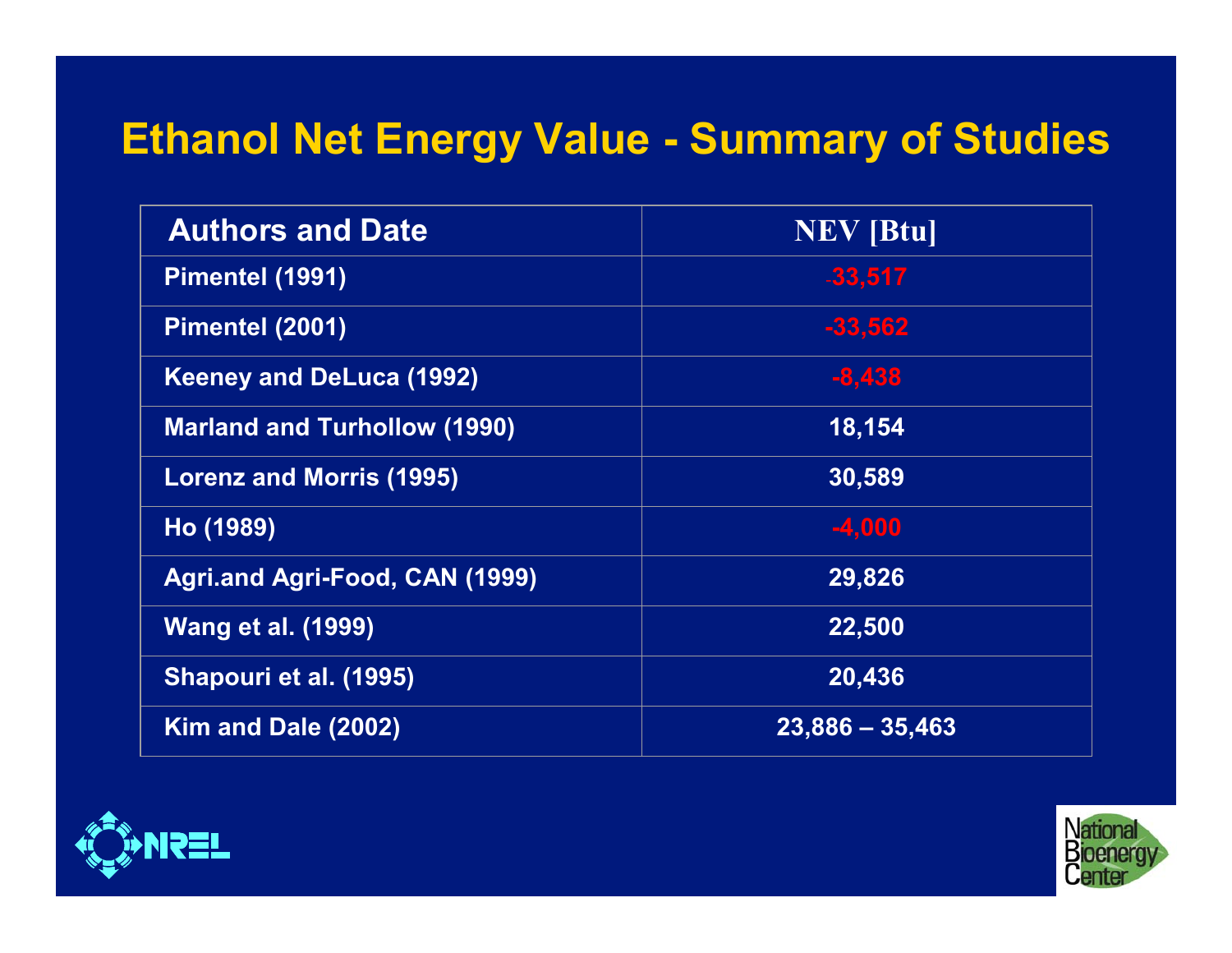# **Why do Pimentel's analyses stand out?**

- $\bullet$ His corn yields date from pre-1992
- $\bullet$  His value for energy required to produce ethanol and the ethanol yield date from pre-1980
- His figures for energy to produce fertilizer are 1990 world-wide values, not recent U.S. values
- He assumes all corn is irrigated (only 16% is)  $-$  virtually no irrigated corn is converted to ethanol
- He does not properly assign an energy credit for the high protein DDGS co-product



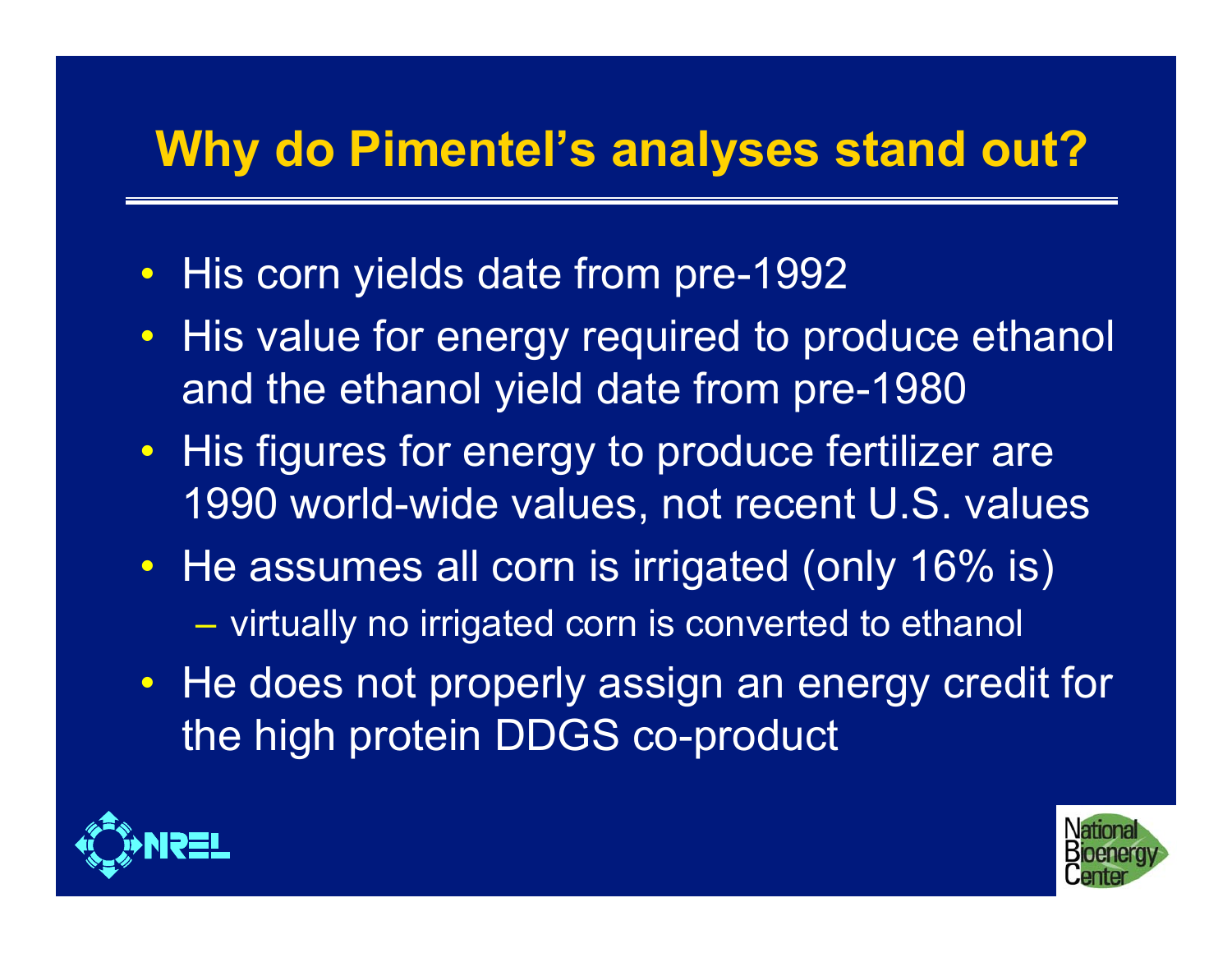# **Yield of Corn with Time**

#### **Linearly increasing since 1950 at 1.7bu/acre/yr**





Source: Professor Bruce Dale, Mich. State Univ.

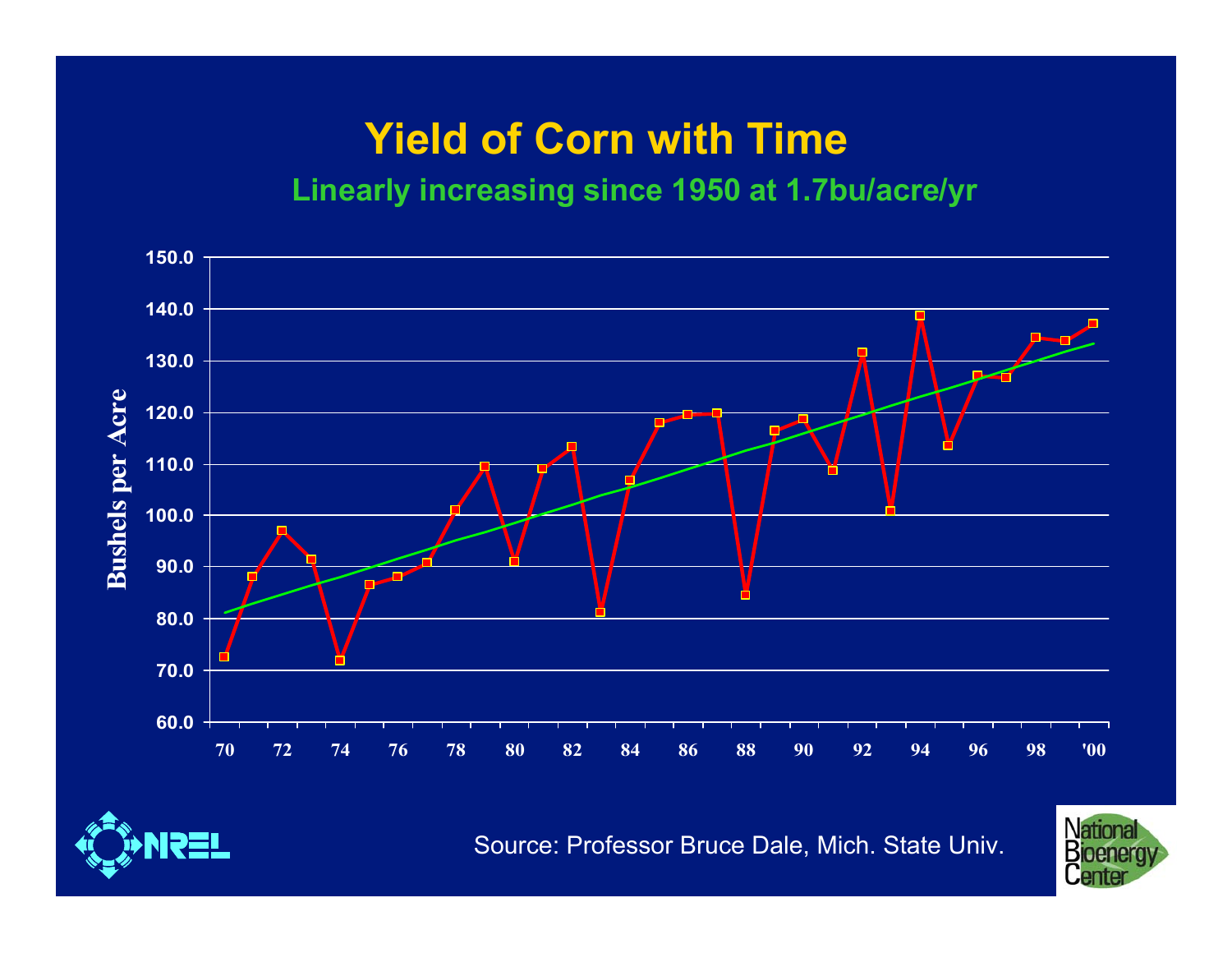#### U.S. Corn Output per Pound of Fertilizer Used (3-year Moving Average)



Source: USDA data cited by M. Wang (2003)